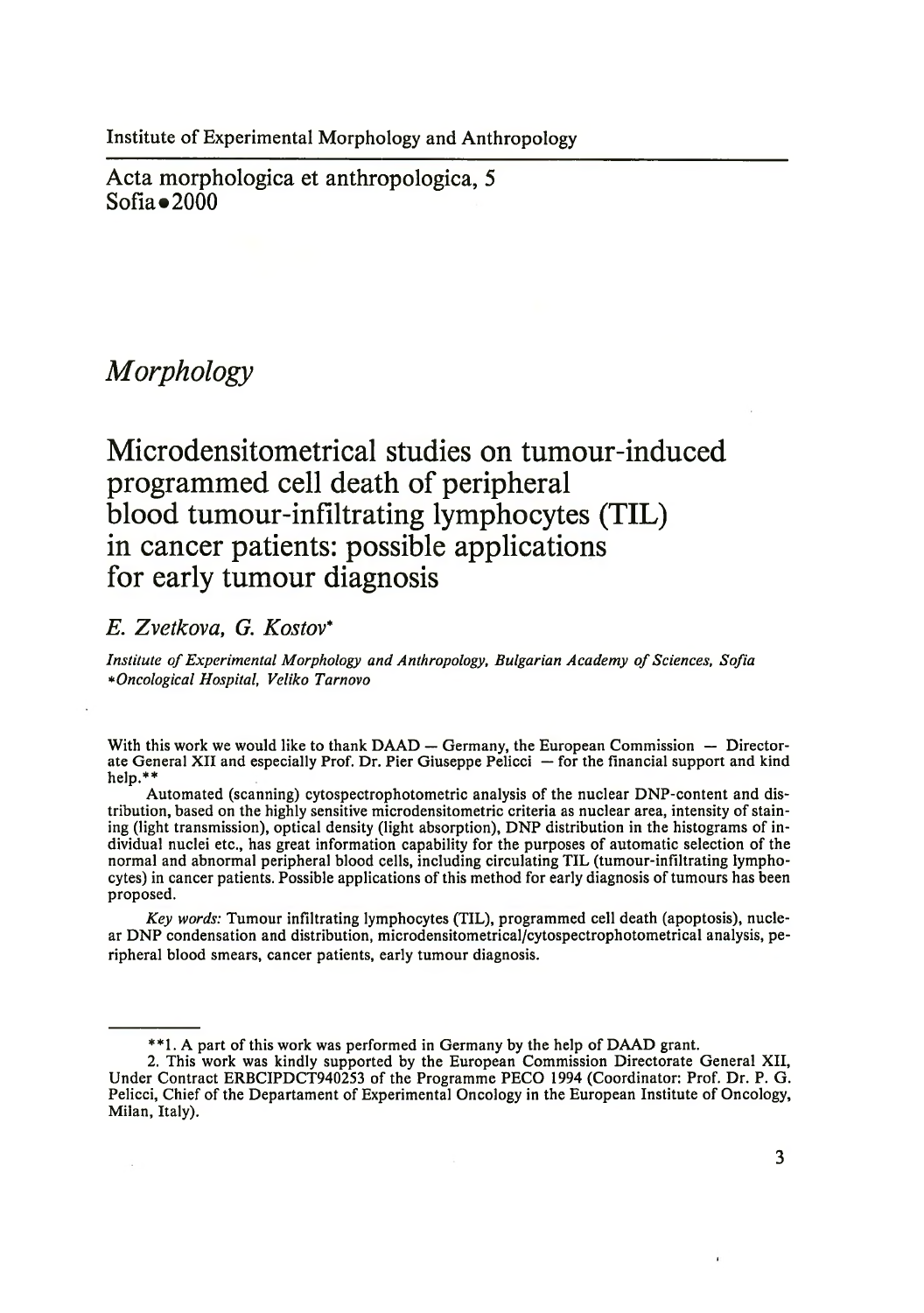### Introduction

We have previously reported [1 - 7] that some cytochemical differences with regard to the quantity and distribution of cell nucleoproteins (RNP and DNP) in different lymphocyte populations from the peripheral blood of patients with carcinomas, could be possible criteria for determining the course and prognosis of neoplastic disease, as well as for individualization of patients' treatment.

The aim of this study was a development of analytical microdensitometrical system for the purposes of diagnostic selection of the so-called tumour-infiltrating lymphocytes (TIL) circulating in the peripheral blood of cancer patients and automatically registered by deviations in their individual nuclear histograms as well as in the summarized histograms of TIL cell populations.

#### Material and methods

The study was carried out on human lymphocytes from peripheral blood smears of 10 healthy individuals (used as controls) and from 10 patients with neoplasms (5 men with lung cancer and 5 women with breast tumours).

Smear preparations were stained by the methylene blue-fast green staining method of E. Zvetkova and I. Zvetkov [8]. Two staining variants of the method were employed: l.the combination of methylene blue-fast green for the simultaneous detection of nuclear deoxyribonucleoproteins (DNP) and/or of ribonucleoproteins (RNP) in the cell cytoplasm and nucleoli; 2. the staining variant with cold acid (5N HC1) hydrolysis which contributes to the acid extraction of the cellular ribonucleic acids (RNAs), the nuclear DNP being selectively stained by methylene blue, according to the degree of chromatin dispersion and condensation ( in dependence on the state of the nuclear chromatin activation/inactivation).

Morphometrical/cytospectrophotometrical studies [9] were carried out after the staining according to the variant of acid (5N HC1) hydrolysis. Measurements were accomplished by means of a scanning microscope-photometer "Opton" at a visible light wave length of 560 nm, a sound of 0.5  $\mu$ m and a step of the movable table  $0.5 \mu$ m. The quantitative data were presented in individual cell histograms registering DNP condensation and distribution in lymphociyte nuclei, as well as in the summarized histograms of lymphoid (TIL) populations.

For transmission electronmicroscopic (TEM) examination the freshly collected, cytocentrifuged ( at 600 - 800 g) peripheral blood lymphocytes, were embedded in gel drops and processed for electron microscopy after in situ fixation with phosphate-buffered 3% glutaraldehyde and posfixation in 1% osmium (Os04) solution. Semithin sections of 1  $\mu$ m were stained with Azur B and examined by light microscope "Opton". Ultrathin sections were stained with uranyl acetate and lead citrate and examined by transmission electron microscope "Opton" EM-109.

#### Results and discussion

The results obtained display possibilities of the staining method applied [8] for cytological diagnostic studies (Fig.1 and 4) as well as for automatic cytophotometrical selection of functionally different peripheral blood lymphocytes in the blood smears of healthy persons and/or of cancer patients (Fig. 2, 3).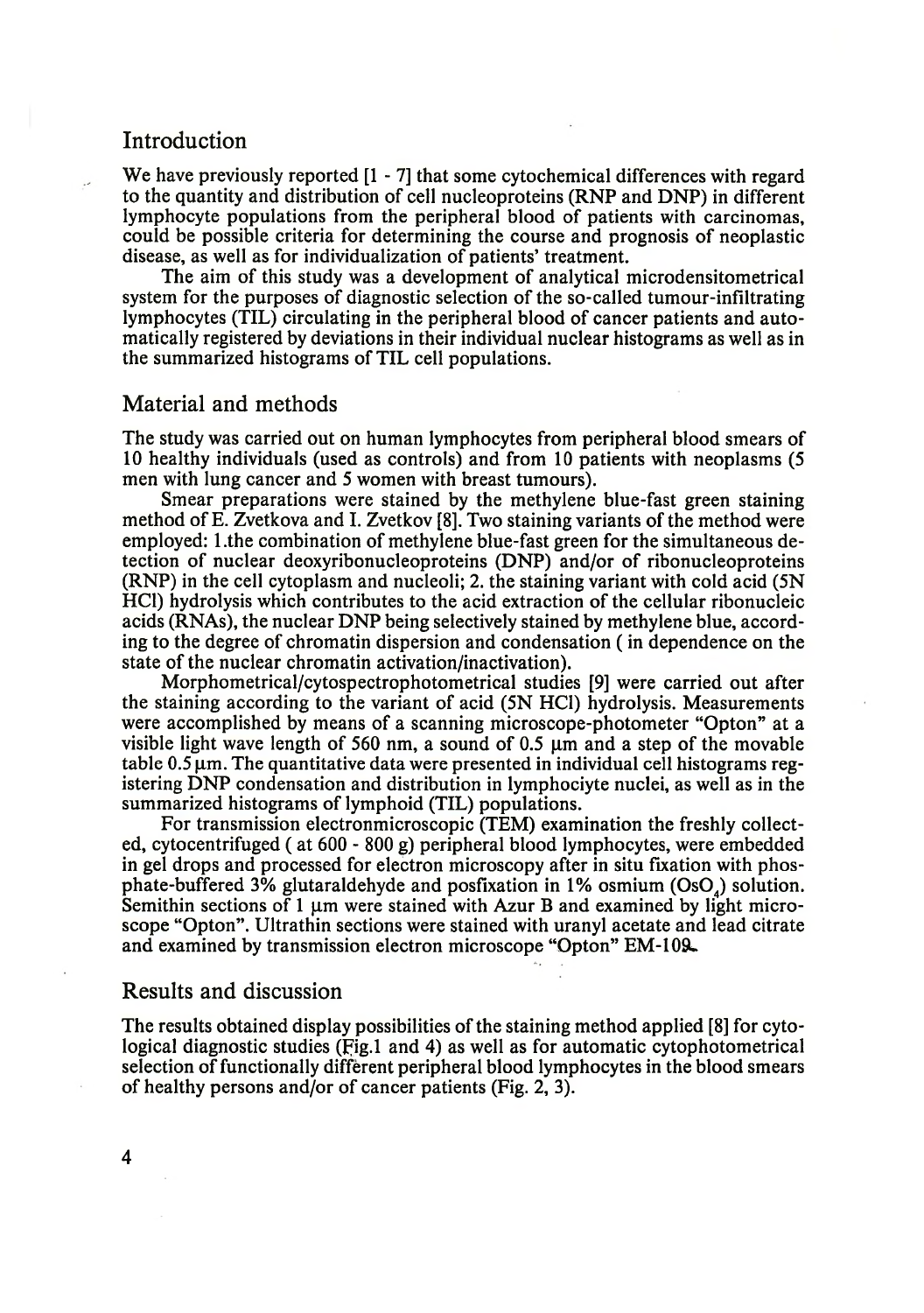Explanation of quantitative results in these cases could be done on the basis of our previous cytochemical data  $[1 - 7]$  on the abnormalities in cytochemical cteristics and especially in quantity and distribution of nucleoproteins (RNP and DNP) in the population of small and medium-sized  $(7 - 8 \mu m)$ diameter, with little cytoplasm) tumour-infiltrating lymphocytes (TIL), circulating in the peripheral blood (PB TIL) of cancer patients and tumourbearing animals:

- Quantitative alteration/reduction in the cytoplasmic RNPcontents (RNP-granules) of the small and medium-sized TIL from the peripheral blood of cancer patients and tumourbearing animals are well presented on Fig. 1 *— a, b, d — g* and Fig.  $4 - a - c$ . The same T-lymphocyte subpopulation begins to secrete its cytoplasmic RNP-containing granules [5] upon lymphocyte (killer cell) - tumour (target) cell conjugation and adhesion



Fig. 1. Cancer cells (big ones, with dispersed chromatin in nuclei (n) and active nucleoli (nu) and blood cells (granulocytes and lymphocytes (Ly) interrelationships:  $a, b -$  cytoplasmic RNP ( $\lt\lt$ ) are unstained in both cancer cell and TIL (tumour infiltrating lymphocyte) only in places of cell to cell contacts;  $c$  — small PB T-lymphocyte from healthy person, with normal quantity and distribution of cytoplasmic RNP; *d, e, g*  small tumor-infiltrating lymphocytes from the peripheral blood (PB TIL) of cancer patients, with reduced (soon by microclasmatoses  $(1g)$  >) and unevenly distributed cytoplasmic RNP (>);  $f-$  unevenly distributed hypercondensed DNP in the nucleus of PB TIL of cancer patient - one could see voluminous perinuclear/subcaryolemal heterochromatin clumps (>) as well as multiple dot-like structures of condensed nuclear DNP in the same nucleus  $(\rightarrow)$ .  $\times$  600, Immersion. The staining method of E. Zvetkova and I. Zvetkov [8]: *a—e, g* — the staining variant without cold acid hydrolysis;  $f$  - staining after 5N HCl hydrolysis; Microscope "Opton"

(Fig.  $1 - a$ , b; Fig.  $4 - a$ ). On the delivery of TIL secretory granules to the tumour cell membrane and vice-versa, the cytoplasmic RNP, occurring in the cytoplasms of both cells — tumour and lymphocyte, remain unstained only in places of cell to cell contacts (Fig.  $1 - b$ ). In some cases RNP-containing cytoplasmic clasmatoses could form "bridges" between killer and target cells (Fig.  $4 - a$ ). These changes in

5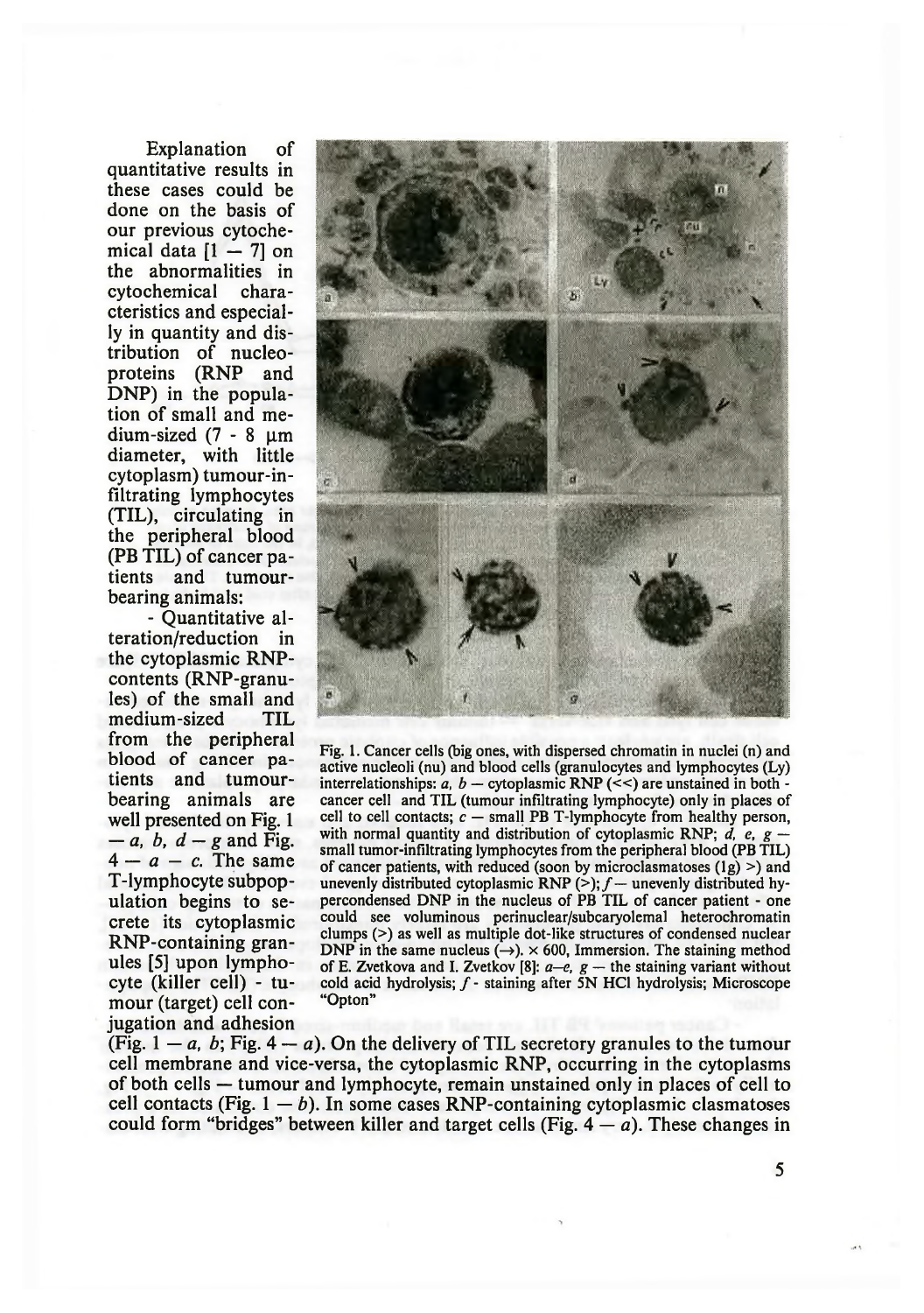

Fig. 2. Histogram of PB T-lympocyte from healthy person One could see evenly distributed nuclear DNP in the nuclear area, forming mainly two maximums: first, smaller one - at the range 18-25, in the zone of condensed chromatin (heterochromatin) and the second - at the range 70-80, in the zone of euchromatin (decondensed nuclear chromatin). The intensity of nuclear DNP staining (intens) and the degree of light absorption (absorb) have been also registered. The staining variant of the methylene blue-fast green method, applied after cold acid hydrolysis [8]; Immersion, Cytophotometer "Opton"

the quantity (reduction) and unevenly distribution of TIL cytoplasmic RNP [1-3] are first signs or signals of TIL programmed cell death (apoptosis).

The precise molecular mechanisms that represent lymphocyte-mediated tumour cell lysis and vice-versa — tumour cell mediated lymphocyte programmed cell death, are unclear: a possible influence of citolytic proteins — perforin, integrins and several proteases or other biologically active substances, involving changes in the cellular plasma membrane permeability and a secondary cytoplasmic and nuclear damage, has been discussed [5, 10].

The early appearence of PB TIL with reduced and unevenly distributed cytoplasmic RNP in the peripheral blood of cancer patients, such with precanceroses and tumour-bearing animals, could be successfully used as a diagnostic sign of neoplastic (preneoplastic) disease,reflecting first biological events of the fundamental effector mechanisms of the immune system for the elimination of tumour cells [1 — 5]. Unfortunately these possibilities are largely unexplored in diagnostics [11, 12], but it will be interesting to observe the up-to-date development of this area of research in relationship to quantitative data on changes in the nuclear chromatin DNP-condensation and distribution of the same T-lymphocyte (PB TIL) subpopulation:

- Cancer patients' PB TIL are small and medium-sized T-cells with more condensed and unevenly distributed deoxiribonucleoproteins (DNP) in the nuclear chromatin, forming large irregular clumps of heterochromatin, localized preliminarily in the nuclear periphery [perinuclear/subcaryolemal zones  $-$  Fig. 1  $-f$ ; Fig.  $4 - d$ ; (see also 1 - 7)]. In the central parts of these nuclei one could also see a presence of multiple, very small in size, condensed DNP-clusters, alternating with dis-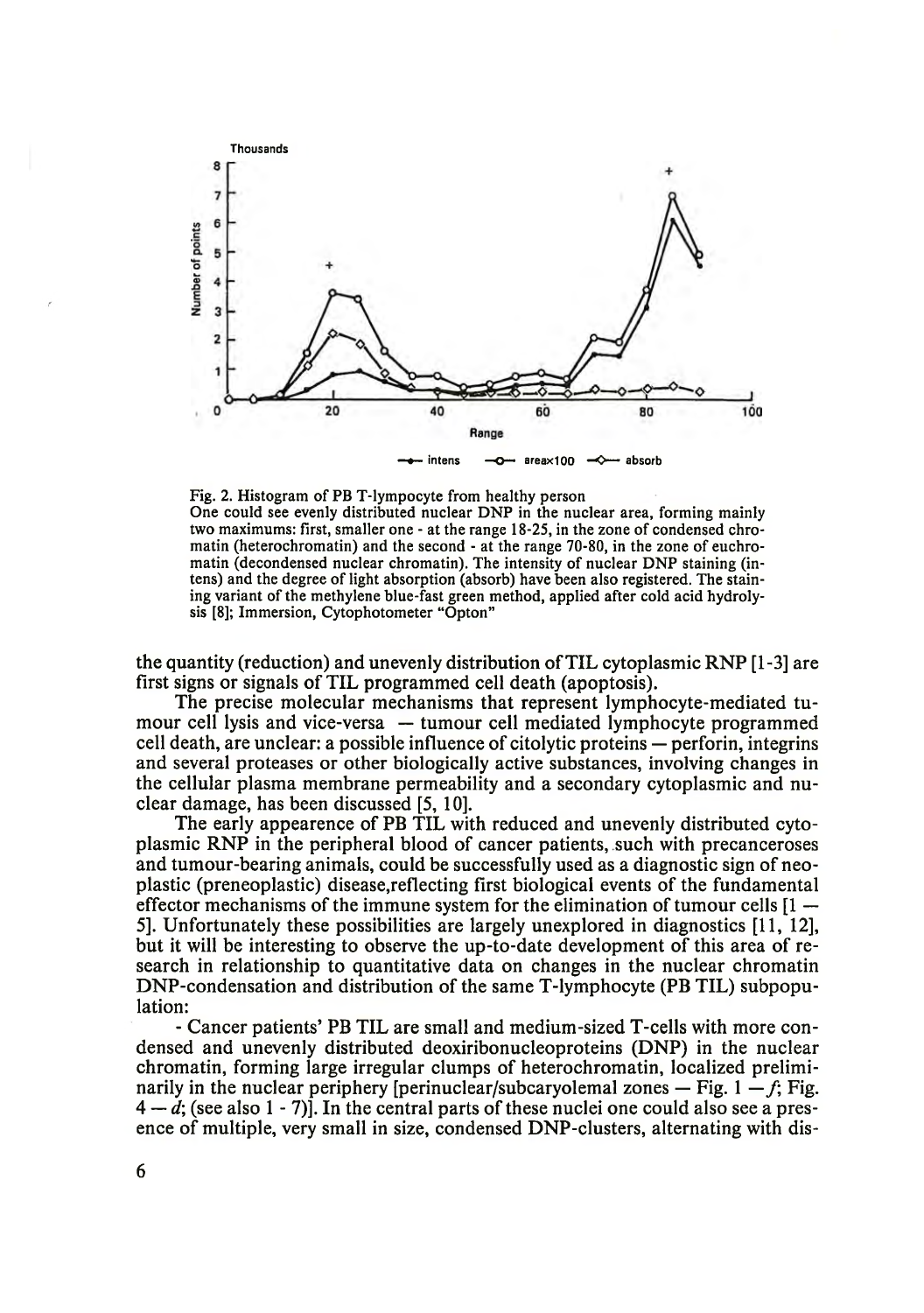

Fig. 3. Histogram of PB TIL of cancer patient with more condensed and unevenly distributed DNP in the nuclear chromatin (in comparison to the histogram of T-lymphocyte from healthy person, presented on Fig. 2)

In the zone of condensed nuclear chromatin a big peak  $(+)$  is situated in the lower ranges — at the range 15-20, without forming of plateau as in healthy person (see Fig. 2); the peak of dispersed nuclear chromatin (euchromatin) at the range 70 is smaller (+), than in healths. One or more additional peaks (\*) are formed in the zone of heterochromatin in the lower ranges (30-40), probably due to uneven distribution ob abnormal DNP - localized subcaryolemally and in the nuclear dots. The staining varint of the method [8] - after 5N HC1 hydrolysis; Immersion, Cytophotometer "Opton"

persed small euchromatin areas, which contribute to the characteristic micromacular nuclear appearance (Fig.  $1 - f$ ; Fig.  $4 - d$ ). A mainly subkaryolemal distribution of the more dense, voluminous and irregularly condensed DNP in the PB TIL nuclear chromatin occurring as chromatin perinuclear thickenings (clumps, blebs), contributes to the irregularly formed, undulated or lobulated nuclear periphery (nuclear microhypersegmentation  $-$  Fig. 1  $-f$ ; Fig. 4  $-d$ ). In the irregularly formed PB TIL's nuclear periphery the inner and the outer sheets of nuclear membranes were soon damaged: in some cases the exstrusions of nuclear material in the cytoplasm are cleary visible in the electronograms of cancer patients' PB TIL (Fig.  $4 - d$ ).

Similar modifications of the surface and the form of nuclei, as well as ultrastructural changes in the nuclear membrane sheets were described by us also in the granulocytes (neutrophils, eosinophils and basophils) from the peripheral blood of cancer patients and such with precancerous states [1 - 3; 6]. However, it has been demonstrated by us [1 - 3] and by other authors [13-15] that not only mononuclear cells, but also granulocytes are involved in the response against the presence of the malignant tumour cells in the body (Fig.  $1 - a$ ). In the literature [6, 16 - 21] heterogeneous staining patterns and modifications in the amount and distribution of some nuclear envelope-associated components and nuclear envelope-limited chromatin sheets were analysed ultrastructurally, cytospectrophotometrically and by immunofluorescent and immunoblotting procedures, called "nuclear blebs", "nuclear projections", "nuclear appendages" and "nuclear pockets" in a variety of lymphomas, leukaemias etc. In some cases controllable systems for examining the mechanisms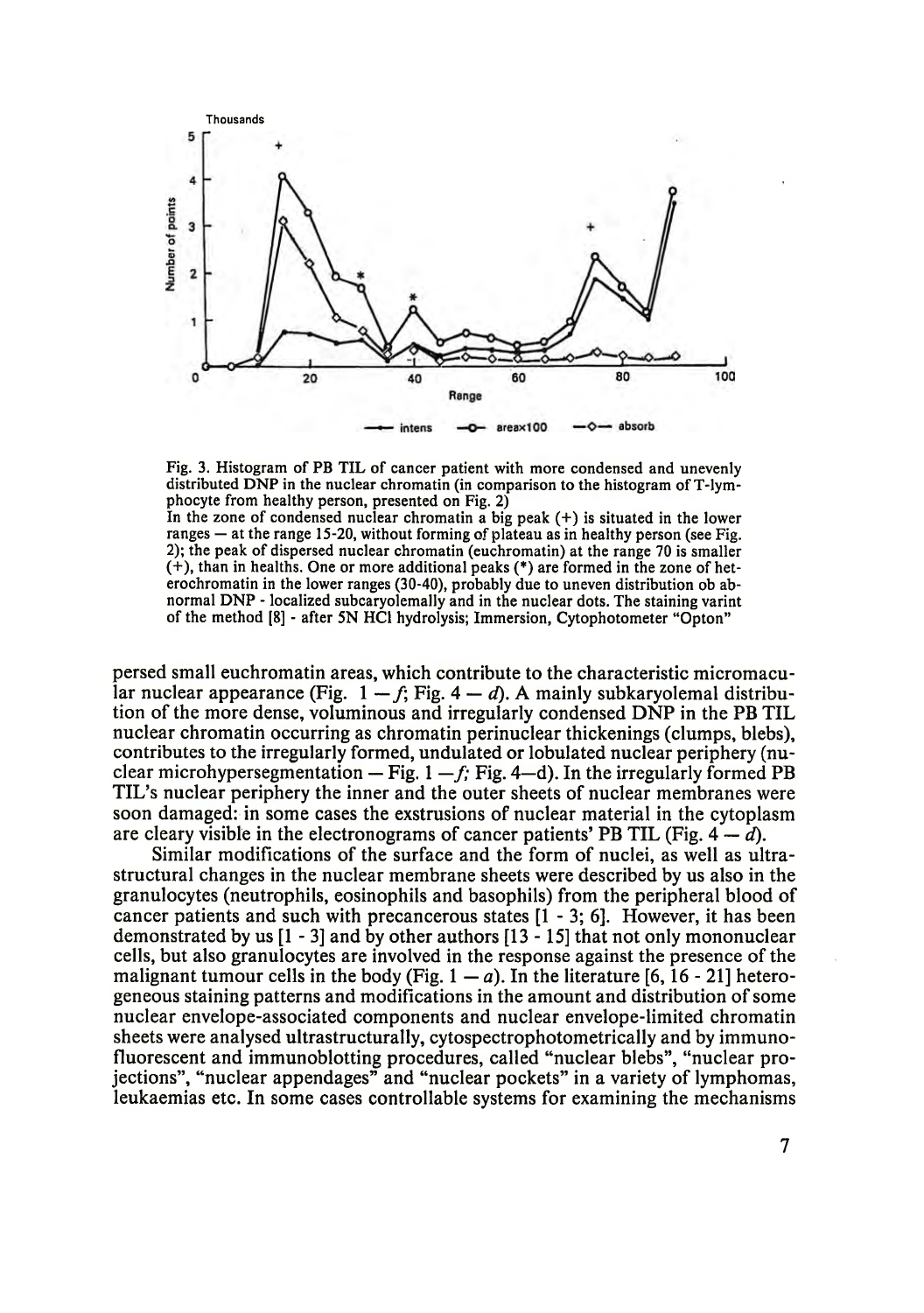

#### Fig. 4. TIL of cancer patients

*a* - Cancer cell-TIL interrelationships through RNP-containing intercellular bridges and/or clasmatoses (>); one could see reduced cytoplasmic RNP-granules in the lympocyte (Ly); *b -* heterochromatization of nuclear chromatin and reduced in number cytoplasmic RNP (>) in the PB TIL of cancer patients; *c* - PB TILs from cancer patients showing reduced in number and unevenly distributed cytoplasmic RNP (>), changes in the shape of nuclei  $(\rightarrow)$  reduced number of active nucleoli  $(+ n)$  and a great number of resting (small, multiple, inactive - in some cases heterochromatized) nucleoli; *d* electronogram of PB TILs from cancer-patient, with ribosomes-containing cytoplasmic clasmatoses (*k*), Changes in the nuclear membrane sheets (+), as well as in the nuclear contour (shape)  $[\rightarrow]$  with extrusions of nuclear chromatin material in some cells (>); one could see irregular and unevenly distributed heterochromatin clumps at the nuclear periphery, as well as dot-like heterochromatin structures in the inner part of the nucleus; nucleolus (NU) is not active, forming the so-called resting nucleoli and/ or the first nuclear dots. Opton electron microscope,  $\times$  6000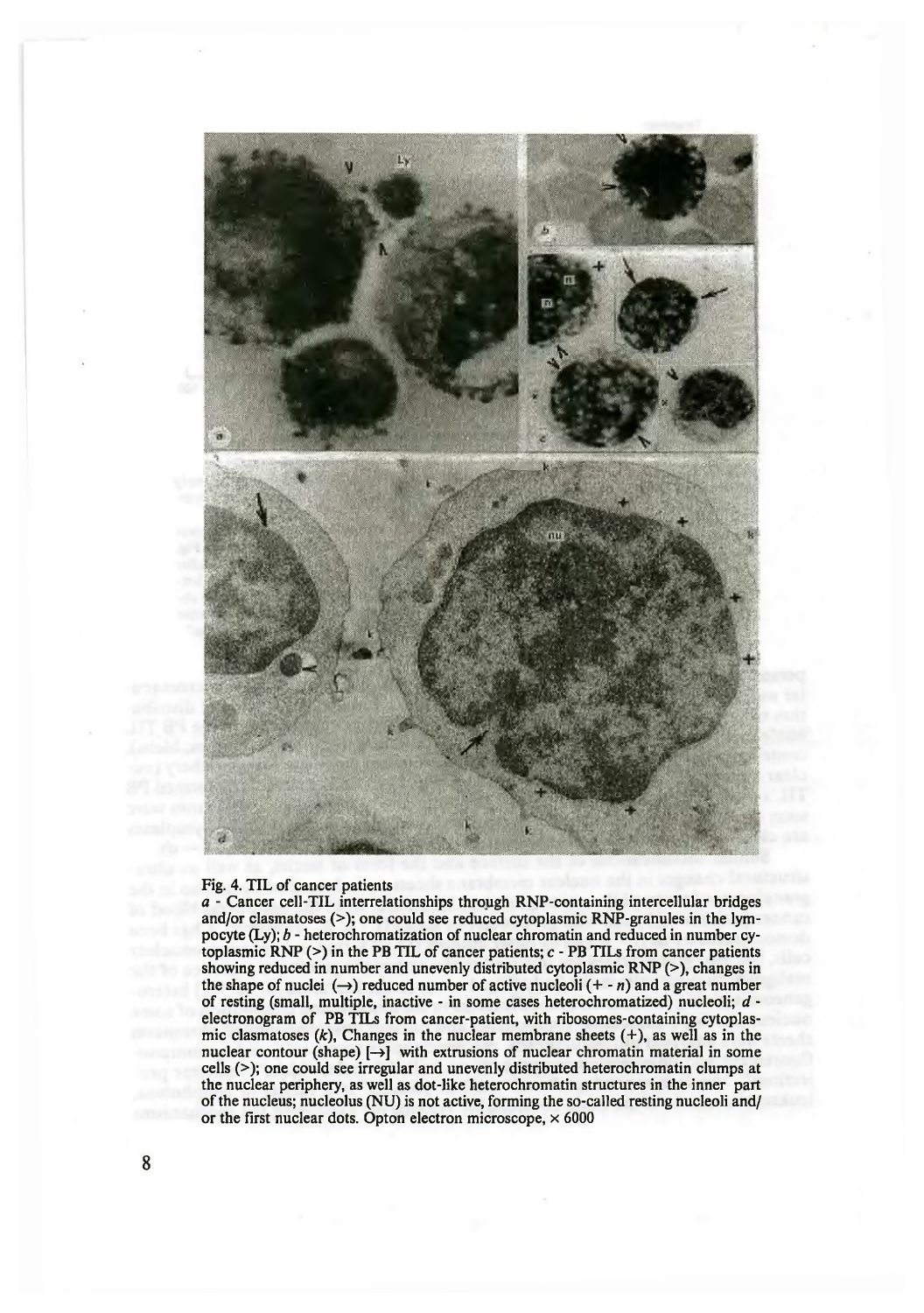of nuclear lobulation and perturbation of the nuclear envelope - chromatin interactions were demonstrated [22].

Examined microdensitometrically/cytospectrophotometrically, the observed particularities of the contents and the distribution of DNP in the nuclei of PB TIL from the peripheral blood of cancer and pre-cancer patients may serve as diagnostic criteria in studying the course and the stage of the neoplastic process. In this regard cytochemical (qualitative) data are more limited in scope as compared to the guantitative — microdensitometrical (cytospectrophotometrical) parameters in the historams of individual lymphocyte nuclei recorded (Fig. 2, Fig. 3). Individual nuclear histograms have been obtained by means of direct measurements (on PB TIL from blood smears): of the nuclear area, the optical density, the intensity of staining and space distribution of DNP in the nuclear chromatin. In histograms some important quantitative, malignancy-associated changes in nuclei of PB TIL of tumourbearing hosts, compared to healthy persons, were obtained (Fig. 2, Fig. 3):

- Prevalent condensed DNP with uneven distribution in the nuclear chromatin of cancer partients' PB TILs, forming specific peaks — one big (principial) and onetwo additional, in the zones of condensed chromatin / heterochromatin of the histograms (Fig. 2), in comparison to the even nuclear chromatin distribution in normal PB TILs, where one or two peaks of euchromatin are very well expressed (Fig. 3). These specific microdensitometrical nuclear chromatin characteristics of PB TILs in cancer patients could be related to the signs of its malignancy-induced programmed cell death [5 - 7]: condensation of nuclear chromatin, nuclear membrane blebbing, nuclear chromatin fragmentation, and finally — the formation of apoptotic bodies (see reviews: 23, 24, 27,28). The events could also be related to the formation of specific nuclear domains, known as "nuclear dots" (NDs) and discovered in the contents of neoplastic and leukaemic cell transformation; such structures containing specific proteins — in some cases covalently linked to the proteins of the nuclear pore complex and/or associated with viral DNA replication domains as well as with the presence of abnormal oncoprotein products  $[25 - 27]$ .

- Deviations in the nuclear contour in the lymphocytes from patients with neoplasia, probably related not only to the subcaryolemal chromatin changes, but also to disruptions in the nuclear membrane sheets [22].

The results obtained could encourage further investigations regarding our concept of malignancy [1-3] as a "systemic nuclear disease" and about probable involvement and significance of the nuclear membrane in these relationships. Although these hypothesis should be examined by further experiments, it is also important to elucidate the in vivo cell death-inducing activity of the PB TIL resting nucleoli [29] some of which — with highly suppressed nucleolar RNA synthesis, could be transformed in the first nuclear dots/bodies — containing biochemically abnormal DNA and oncoproteins.

#### References

 $\sim$ 

- 1. Z v e t k o v a, E., S. K o s h u c h a r o v, A. I. H a d j i o l o f f. Cytochemistry of nucleoproteins (RNP and DNP) and some cationic proteins in the peripheral blood leucocytes of patients with lung cancer. — Folia Haematol., 106, 1979, No 2, 205-223.
- 2. Z v e t k o v a , E., S. K o s c h u c h a r o v , A. I. H a d j i o l o f f . Sur la cytochimie des nucleoprotides et certaines proteines cathioniques dans les leucocytes des malades atteints de cancer pulmonaire. — Arch. Union Med. Balk., XIX 1981, 4-5, 373 — 375.
- 3. Z v e t k o v a , E., G. K o s t o v , A. I. H a d j i o l o f f , I. Z v e t k o v . Sur la cytochimie des

9